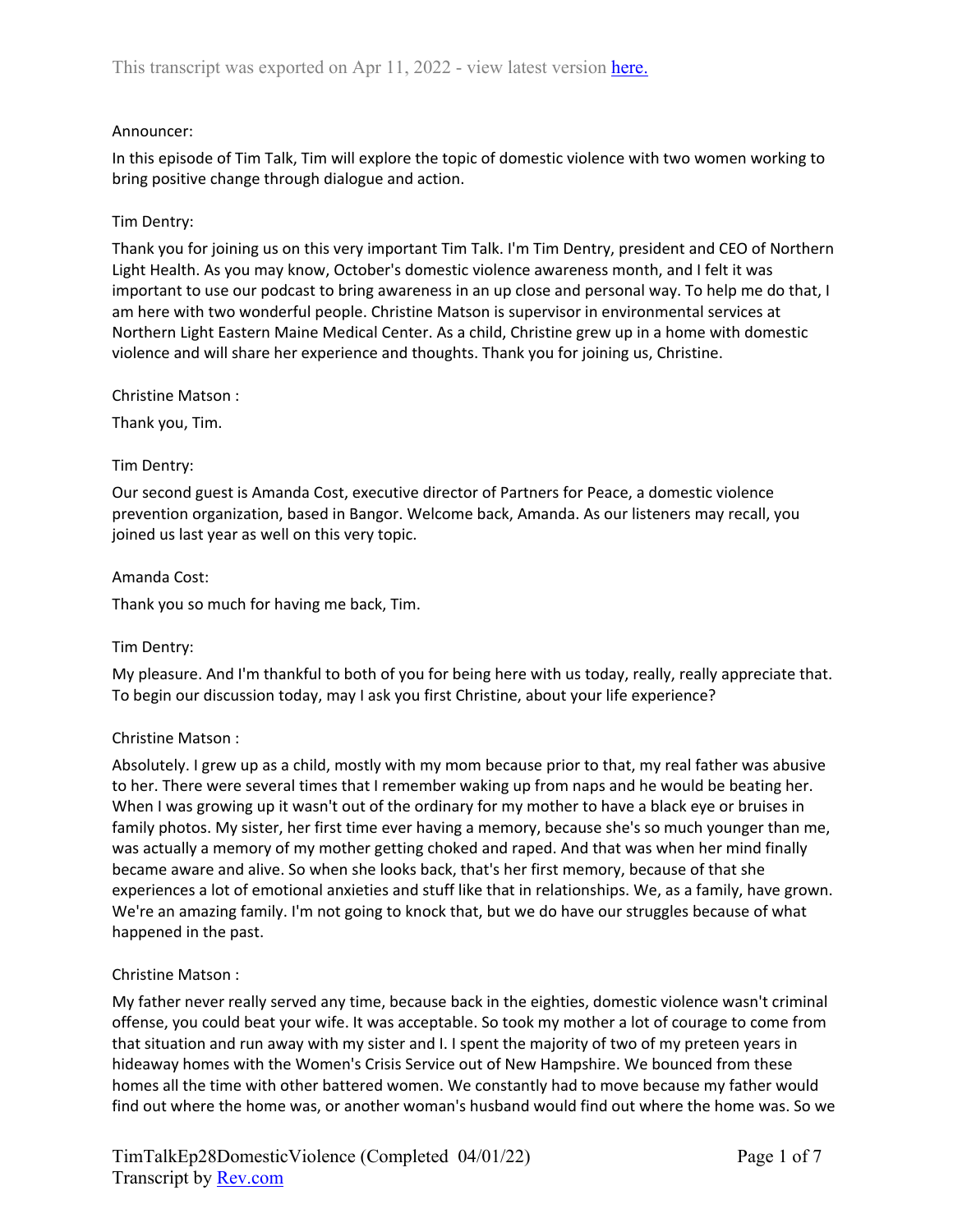would disband and in the middle of the night, just go places and leave everything that we had behind. So I didn't have a lot of schooling during that time period, that wasn't by the Women's Crisis Service volunteers that would just try to have books and stuff on hand. It was a very different lesson of life. We were raised that this could be the reality. So you have to protect yourself at all costs.

## Tim Dentry:

Thank you so much for sharing that. And I think that's exactly the personal context and message that we are hoping our listeners would hear. And it's not an easy thing for people to share and your strength and courage and who you are shined through. So thank you for sharing that. And I was just thinking also, the use the words struggles, so the struggles and we are an amazing family like present state. So, you were acknowledging the struggles, and in the very same sentence you said, and we are an amazing family. I just think that's amazing. That's awesome. Thank you for that. Amanda, how does Christine's story resonate with what you see in the lives dealing with domestic violence every day?

## Amanda Cost:

Well, I too have to thank Christine for sharing her story. It's just so important that people hear the truths of survivors so that we can learn from what people have been through. And also, so those folks who are out there dealing with it right now know that they're not alone, and know that there are people around who care and also understand that you can get past it. You can become an incredible family, and that we know children are resilient. And oftentimes the people around them are the ones that help them see that resiliency to becoming a human who can share their story later on in an effort to help others. So thank you so much for that. And your story really does parallel what we see a lot in our work with survivors of domestic violence on our helpline or in the courts, children who are witnessing abuse, families who have to bounce around from shelter to shelter, or family members' homes. It's very common that, that happens.

#### Amanda Cost:

I think one of the things you said that really resonated with me was the fact that your sister saw something and that's when she recognized what was going on. Many of us think that if children aren't present in the room, that they don't know what's going on, and it's so not the case. They know what's going on. They feel it, they sense it. And as an organization, one of the things that we do is work really closely with the support of non-offending parent, to help them continue to be a support for their children, so that they can be a resilient family to be able to move through this abuse experience. So it's so important to hear stories from individuals like you to show the strength and the courage and the resiliency to others who need help.

#### Christine Matson :

Thank you, Amanda, thank you for all the work that you do.

#### Tim Dentry:

And staying on that topic, Amanda, as it relates to partners for peace. I love how you just shared your own personal reflections on with what Christine shared with us. Now, maybe put it in a broader context of the kind of work that Partners for Peace does.

Amanda Cost: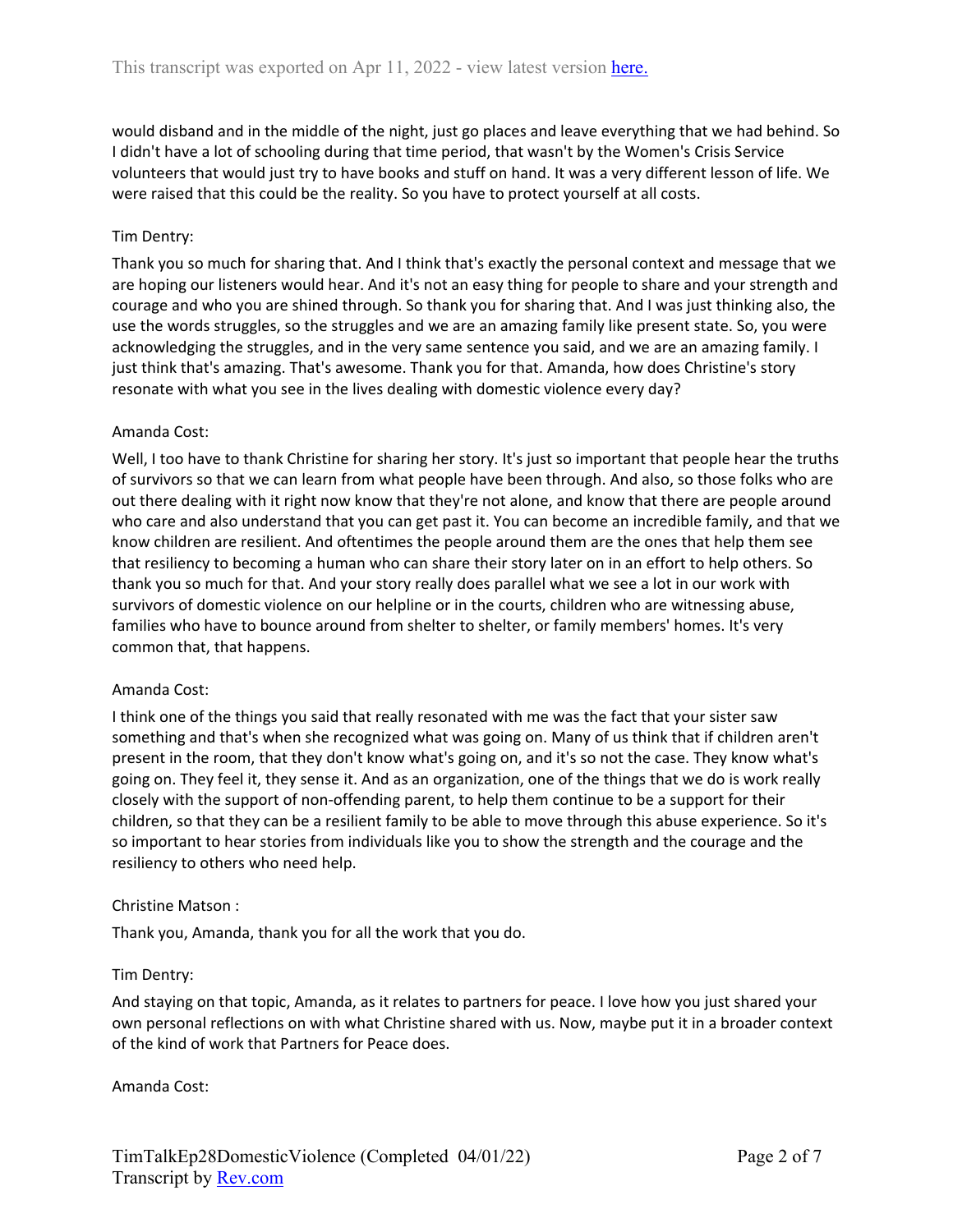Sure. So Partners for Peace is the domestic violence resource center that provides support to people in Penobscot and Piscataquis counties. And we are one of many organizations that exist across the state that do similar work. And our work has a two pronged approach to it. One is we're really invested in providing information and support and resources to people who are experiencing abuse firsthand. We also are very invested in making sure that family members, friends, community partners, service providers also know that we're available to them if they have somebody in their life, someone they care about or someone they're providing services to who they might need additional information about how to be helpful to them, we can help those third party individuals as well.

# Amanda Cost:

We do that through helpline, we do that through groups, we have a temporary emergency shelter, a number of other housing programs. We call ourselves a resource center because we're not focused on just helping the person in one way, we're really trying to figure out what they need and how we can help meet that need no matter what it is. So, that's one side of the work that we do. And then the other side of the work is about working in our community to come up with prevention strategies. As you just said, Tim, we are in the business of working ourself out of a job. We want to work with children to make sure they understand what relationships that are equitable and healthy look like. We want to make sure that employers in our area understand that they have a responsibility to help keep their employees safe and to recognize when controlling and abusive behaviors might be happening on work time.

## Amanda Cost:

There are so many different sectors in our community that are impacted by domestic violence. And we see it as our job to help those sectors recognize that and then come up with strategies for dealing with it. So we do that prevention work through this community awareness raising work, and we do prevention in the work that we do every day with survivors, because we feel like if you're reaching out and calling us and getting help, that level of intervention might ultimately lead to prevention. And that is what we're hoping.

# Tim Dentry:

Thank you. That's a really terrific connection between personal stories and what Partners for Peace does. And it makes me think, Amanda, staying with you for one question, one of the initiatives that we are really trying to prioritize here, really trying to make sure our staff know that we have their backs, and that is really a zero tolerance policy, those are big words, but on workplace violence, workplace violence and in healthcare, it's really troubling infuriating for me as a leader of the organization that workplace violence is so, it's increasing and it's so rampant and it's serious.

## Tim Dentry:

And here we're trying to have caregivers feeling really good about what they do. And everybody is a caregiver in Northern Light Health. And for them to be in situations where there's violence, that they are on the receiving end of violence and other forms of verbal et cetera, abuse from the patients and families that we're just trying to serve. My being infuriated gets in the way. So we need people like you to help us think of a good, constructive way we can go about making sure that doesn't happen. So a long way to ask really the question, but in domestic violence situations you are involved with, [inaudible 00:10:45] spill over into workplace violence. And if so, do you have any advice for us?

## Amanda Cost: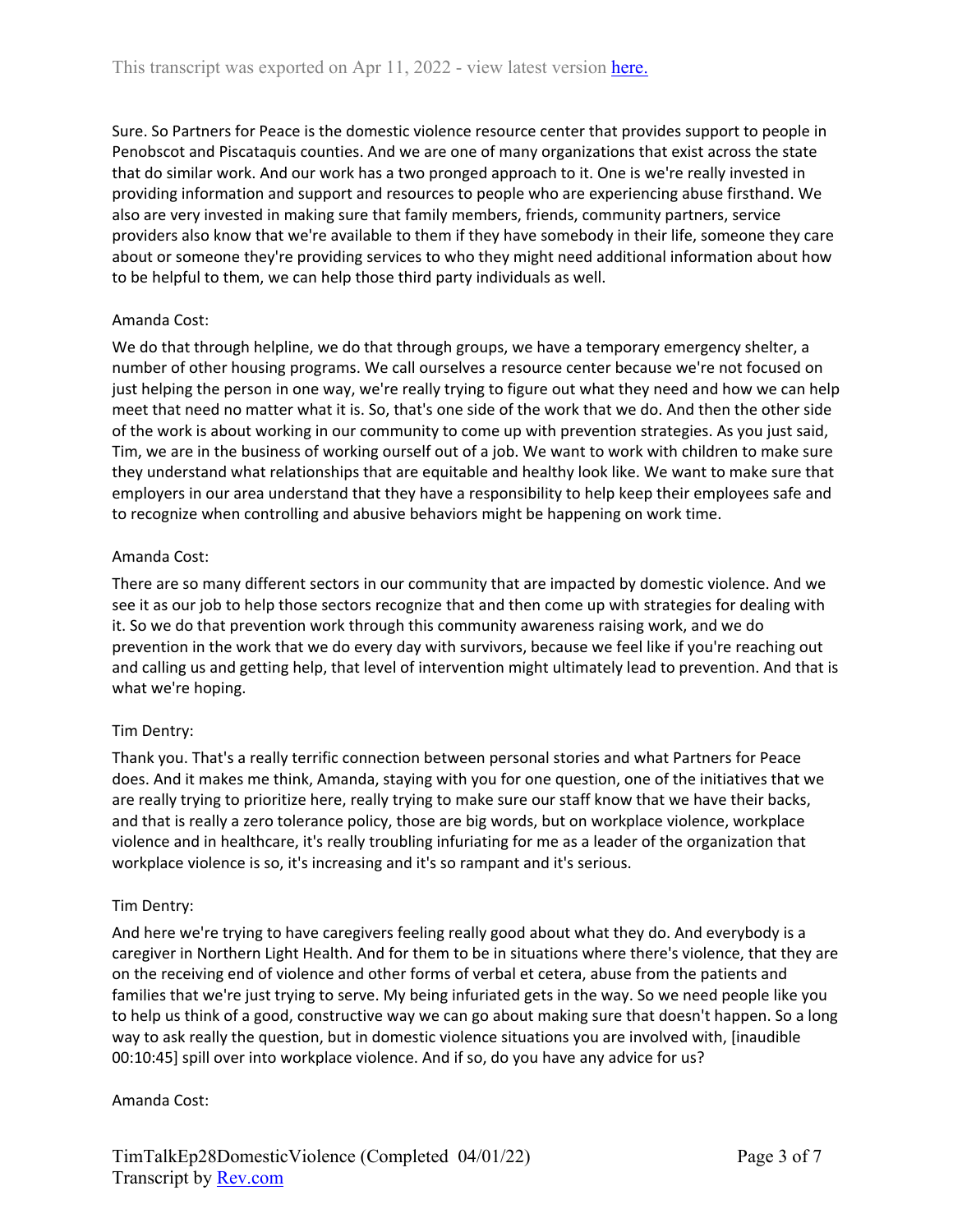Yeah, absolutely. Yeah. I have really mixed feelings about this one. One being, because I'm enraged that you all have to deal with this and I'm grateful that you all are taking this up, because it is really critical to the safety and wellbeing of our communities and your workers. We know that domestic violence definitely spills over in workplaces. And I think it's common for people to assume that it's going to come from the outside to within. And I would encourage you all to think about it a little bit differently because many of the people who are employees of Northern Light are experiencing domestic abuse in one way, shape or form, or they have somebody that's close to them who is. And so that can show up in the workplace in a variety of different ways, lost time at work, coming to work with injuries, someone feeling like they can't fully engage in work because of the experiences of what's going on at home. There's so many things to look out for.

## Amanda Cost:

And when it comes to advice about how to deal with it, the first thing I would say is don't ignore it. The second thing I would say is come up with a strategy that works for departments because how different departments deal with it, well, departments will need to deal with it differently based on exposure and all of the things that make that department a department. So individualize the plans that need to be made. And then I would also say reach out for help and support, whether it's internally or externally to an organization like ours, it's hard to deal with violence and abuse. It's even more challenging when you're dealing with it close to home or close to work. And so you can become very isolated in an insular and you're thinking about how to deal with it. And it's really important to get some outside perspective so that you don't feel alone, and so that you can really focus on how to help yourself and others can help you see the perspective of how to help a collective group, or a collective department.

## Amanda Cost:

So those would be some tips that I would have for you. There's a lot more that goes into it. It's not really a simple answer. Don't minimize it would be the other thing I would say and give yourself some grace and patience as you work through it, meaningful progress is really important. You won't get it right the first time, but if you continue to work through it, you will make meaningful progress in the lives of people who will really feel grateful for that.

## Tim Dentry:

Thank you. And several things really struck me. Don't ignore it. Absolutely, don't feel alone and having a strategy that works and pointing out that many of my colleagues, our colleagues, Christine, my colleagues in Northern Light are experiencing domestic violence, and it just made me think, and we don't see that. So to make sure we don't ignore it and understand that, but it made me think, Christine, that you had stated that for you, for example, schooling at that period of your life was a challenge. You stated that your sister feels anxiety in certain moments in relationships and that kind of a thing, which connecting what I heard from both of you, that's so important, I hope our listeners really reflect on this that a lot can be going on in people's lives that impact so many things. And so don't jump to a conclusion, or put people in a box of a definition of who they are, or what they are, or what they're dealing with, without having a little humility and open minds.

## Tim Dentry:

So that's really leading me to a question so we can hear a little bit more on your experience that we had shared with previously, Christine. I know that you grew up in a home where your mother, you mentioned her already today, was helping make some changes to not only deal with your own family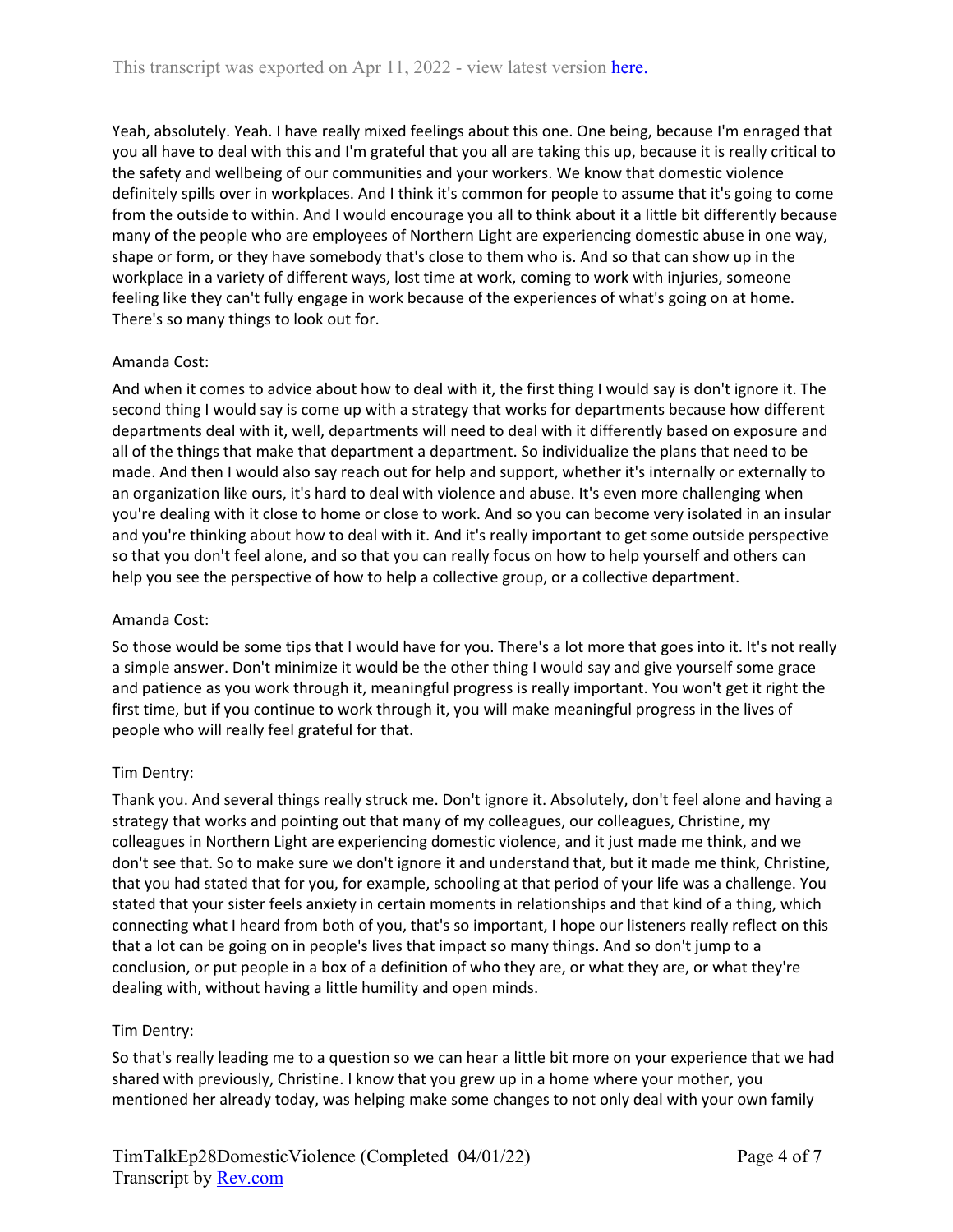situation, but the domestic violence laws in your home state of New Hampshire. Talk to us about your mom and what were those changes and how did that more importantly affect you and your sister?

#### Christine Matson :

Sure. So when she first entered, she was a victim and my mother tried as hard as she could to swap from being a victim, to being a role model. She immediately absorbed all the counselings that went on and said, all right, I'm going to stop this. She became a counselor herself to other women that were in the need for intervention, or to just help, even if it meant opening our doors later on for a young family to move in with us for a month, two months, three months, it happened all the time. We became a safe house in the middle of nowhere. It was fun. It was like our family would grow instantly, but then she also, because it was early eighties, there were no laws. So the laws were all for a man, regardless of if the man was the abuser.

#### Christine Matson :

So in cases where the woman's the abuser, because it can go either way. The man would have the rights, every single time he would have the right to see the children. As long as they were married, he could go to my mom's workplace, pull her out of work. He had all the rights. So she helped with the work of Jean Shaheen in New Hampshire, what they created were safe meeting spaces. So they would meet in police department parking lots and then swap the children off there. That was something that was totally brand new. They made each parent accountable for the children. So if they're paying child support, they also had to see the child because oftentimes it would be total abandonment. They made mandatory child advocates. So someone was there thinking about the welfare of the child the entire time. That wasn't a thing.

#### Christine Matson :

And they created, and I think it's obsolete now, but dead beat dad posters, because people in town if they were looking for the fathers that weren't paying, and it was the way to do something back in the eighties, I think it's obsolete at this point. However, she and Jean Shaheen would sit there and mull over the pros and cons of each one of these things for hours at the table. It was eye opening because at the time I was only maybe 10. So I didn't even understand half of it sometimes, but they would say, well, if we meet the police department, even if he does act up, the police are inside, they're not going to see in the parking lot. It wasn't as much video footage and stuff like that back then. So, then they created inside spaces. So if you felt safer to be inside and then have the police escort you, which we did quite often escort my mom home and then they did that. So there were those type of changes that were slowly introduced throughout the time.

#### Amanda Cost:

One thing that is not obsolete to is the mulling over around a table for hours and hours and hours about the benefits and the cons of any of the actions that we take in our work, because we know that what we're doing is impacting people's lives and we want to make sure we address that with as much thought as possible. So it absolutely made me chuckle when you said that, because that is still the true way that we approach our work today, because we're dealing with humans. It's so important.

#### Christine Matson :

Yeah. Because they would suggest different scenarios and I didn't even think about it at the time and here are these two adults, but what if this happens and that's what they did.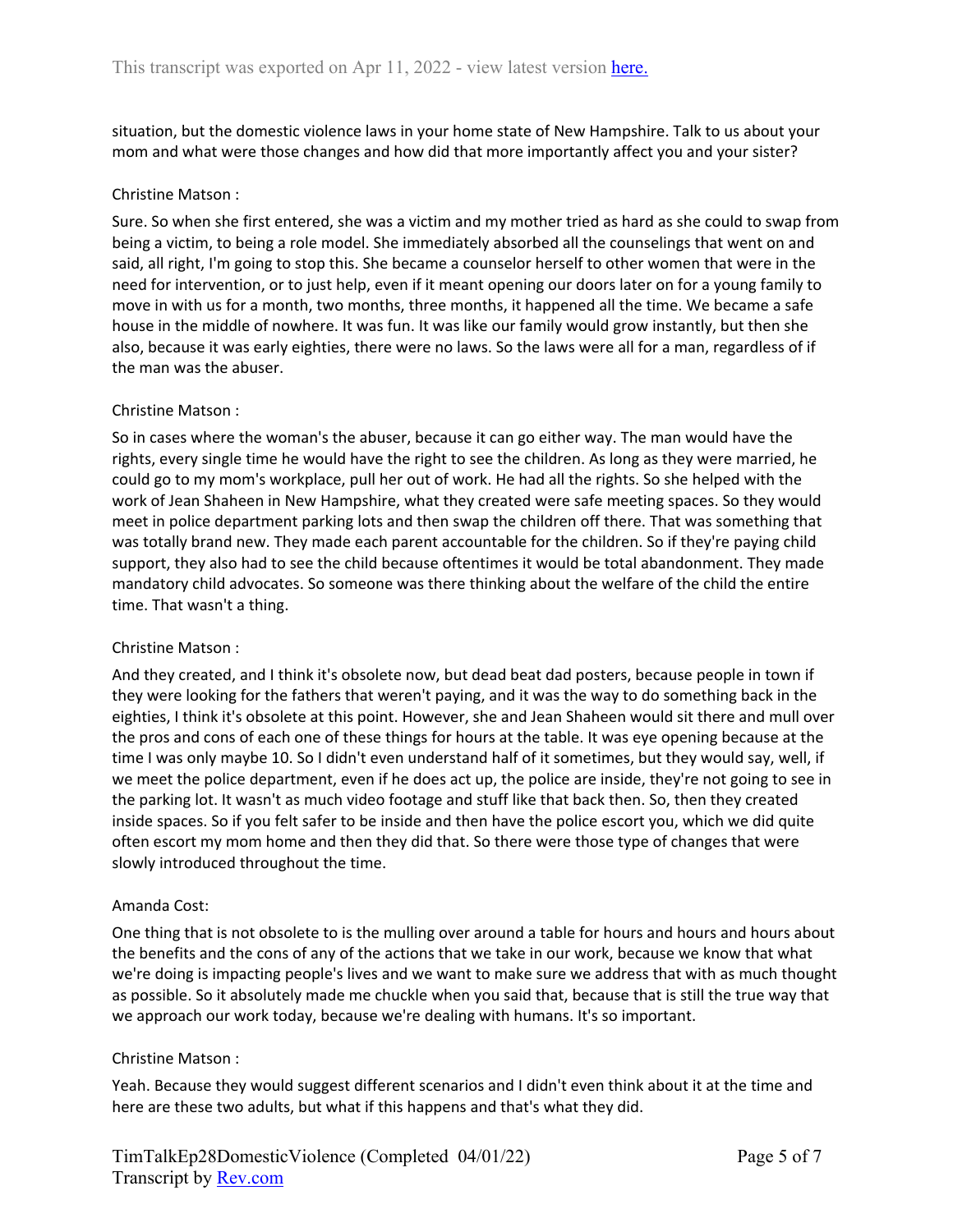## Tim Dentry:

That is terrific. What a great example. You had a leader and a mentor and someone you could, talk about learning, that's learning at the table like that. That's wonderful. And thank you, Amanda also for sharing your perspective on that. So Amanda, before we begin to wrap up, if our listeners would like to help or to take action in domestic violence or anything else want to get engaged, what can they do?

### Amanda Cost:

Well, first of all, I want to take it back to something you said earlier, which is October's domestic violence awareness month. If you're someone who's interested in learning more about the issue of domestic violence, or what our organization does, or how you can be helpful, you can go visit our website, Partnersforpeaceme.org, you can visit any of our social media sites. You can learn a lot more about what we're doing throughout the month and get engaged in activities like that. We will be holding a volunteer orientation, if you're interested in volunteering for our organization. Our helpline is staffed by volunteer on a pretty regular basis. And so that's one way that you could give back, if that's something you're interested in doing.

#### Amanda Cost:

If you're trying to figure out how to help, because abuse is something that's present in the life of somebody that you care about, or you're working with, consider reaching out to our helpline, we could talk to you about the strategies in being helpful to them and also support you through it, because it can be really hard to watch someone you care about go through this. And similar to what I said earlier about what the hospital system can do with regards to dealing with workplace violence, if you think there's somebody in your life who's going through this, don't ignore it. Try to find ways, subtle and maybe not so subtle ways to be helpful to them. Let them know that you believe them, that you're there no matter what the choices are that they make, even if you don't agree with them, that you're there for them.

#### Amanda Cost:

There are a lot of those strategies that are really about being humane, making a human connection, helping somebody to feel like they belong, that can really go a long way in helping someone who's experiencing abuse and violence to get through what it is that they're getting through. Don't make assumptions. Don't put them in a box, all the things that you were saying earlier. And remember that domestic violence is something that can happen to anybody. It certainly happens disproportionately in marginalized communities. And that is an issue that we across our nation need to address pretty holistically, and that our organization is something that we're working on. Also, keep in mind that this will never stop in our world if we don't start looking at the folks who are perpetrating the crimes of domestic violence. So think about that too. Have you ever seen somebody be abusive or know somebody who was, and did you ever consider talking to them about stopping that behavior versus automatically jumping to the victim's aide to ask them to change what they're doing?

## Tim Dentry:

Thank you so much. That is so many resources that you touched on, that you offer and Partners for Peace and ways that people can connect. So Amanda, thank you for all that you have done and are doing to address domestic violence. And thank you, my friend and colleague, Christine, for your courage, for your courage sharing your very personal story with our audience. Thank you.

#### Christine Matson :